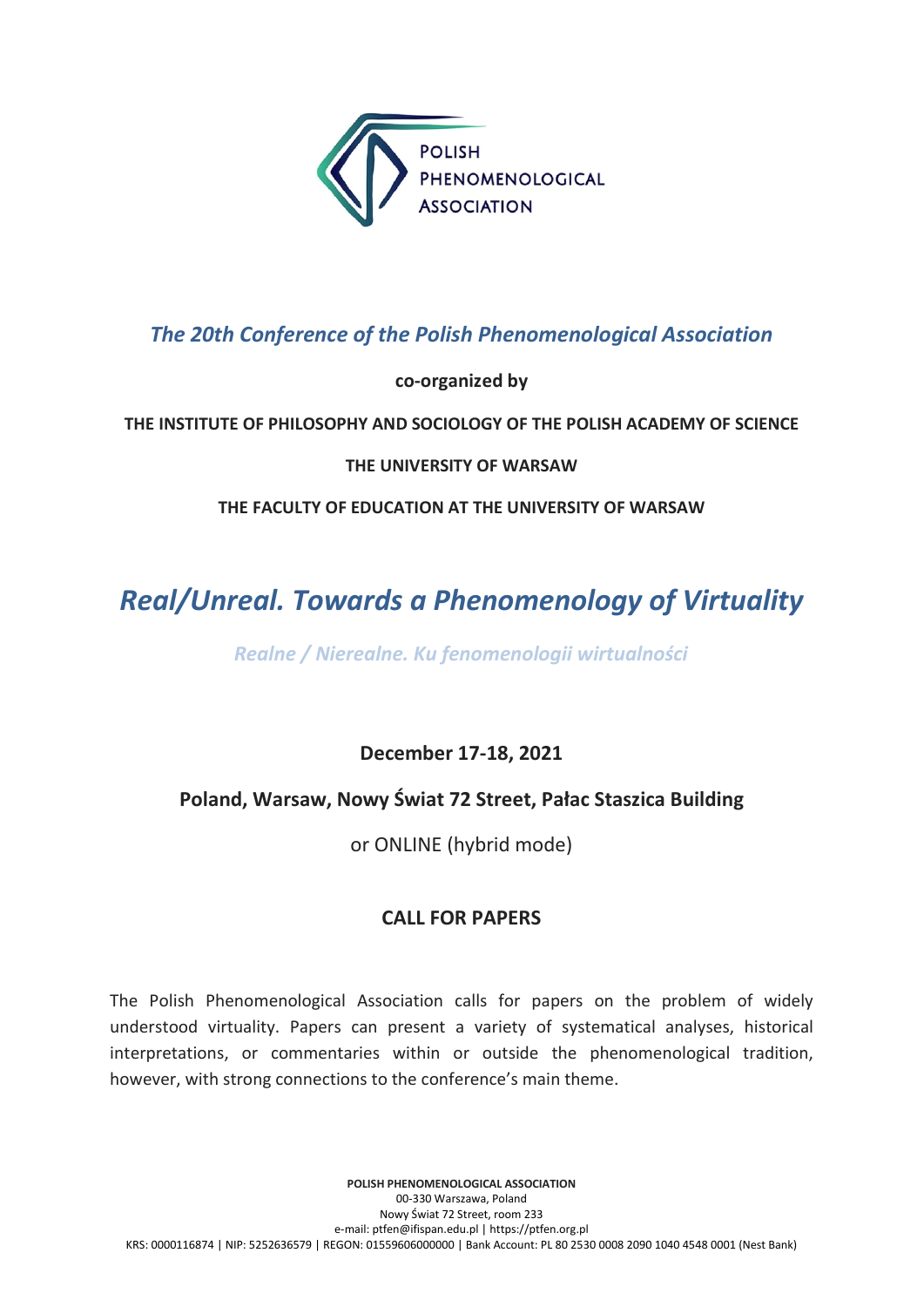The impulse to take a detailed look at the category of virtuality is, of course, the current cultural transformations greatly intensified or triggered by the COVID-19 pandemic. Our individual and social activities had to be redefined in the virtual-dominated sphere, giving a new meaning to work, interpersonal contacts, or our relation to nature. This situation raises many questions, such as: how does the transfer of various activities to the virtual sphere affect our way of experiencing reality, including ourselves and others? Does the pandemic situation produce or contribute to the production of new forms of experience that were previously unknown to us? Does the experience of virtuality force us to take a new look at the subject and its condition? Is virtuality merely a possibility, or does it constitute a separate reality? In the light of the questions mentioned here, we propose to open the reflection on virtuality with the following thematic areas of contributions (this is obviously not a closed list):

- The phenomenological method of studying virtuality, the possibilities and limits of using classical phenomenology;
- Phenomenology of virtual subjectivity: body, identity, intersubjectivity, gender;
- Phenomenology in the face of new practices of experience: virtual communication, imagination, the extension of experience (virtual reality);
- Phenomenological aesthetics and the experience of art in the virtual world;
- Phenomenology of virtuality and scientific disciplines and practices: medicine, neuroand cognitive science, sociological and political sciences, education, psychotherapy, psychoanalysis, and so on.

Researchers from different fields are welcome to share the results of their studies during the conference that offers various forms of presentation: papers, short comments, discussion panels, sessions, and posters.

This year's conference program includes three lectures of invited speakers and the General Members' Assembly.

#### Confirmed Keynote Speakers:

- Nicolas de Warren (Penn State University)
- Ingrid Vendrell Ferran (Goethe Universität Frankfurt)
- Christian Ferencz-Flatz (University of Bucharest)

POLISH PHENOMENOLOGICAL ASSOCIATION